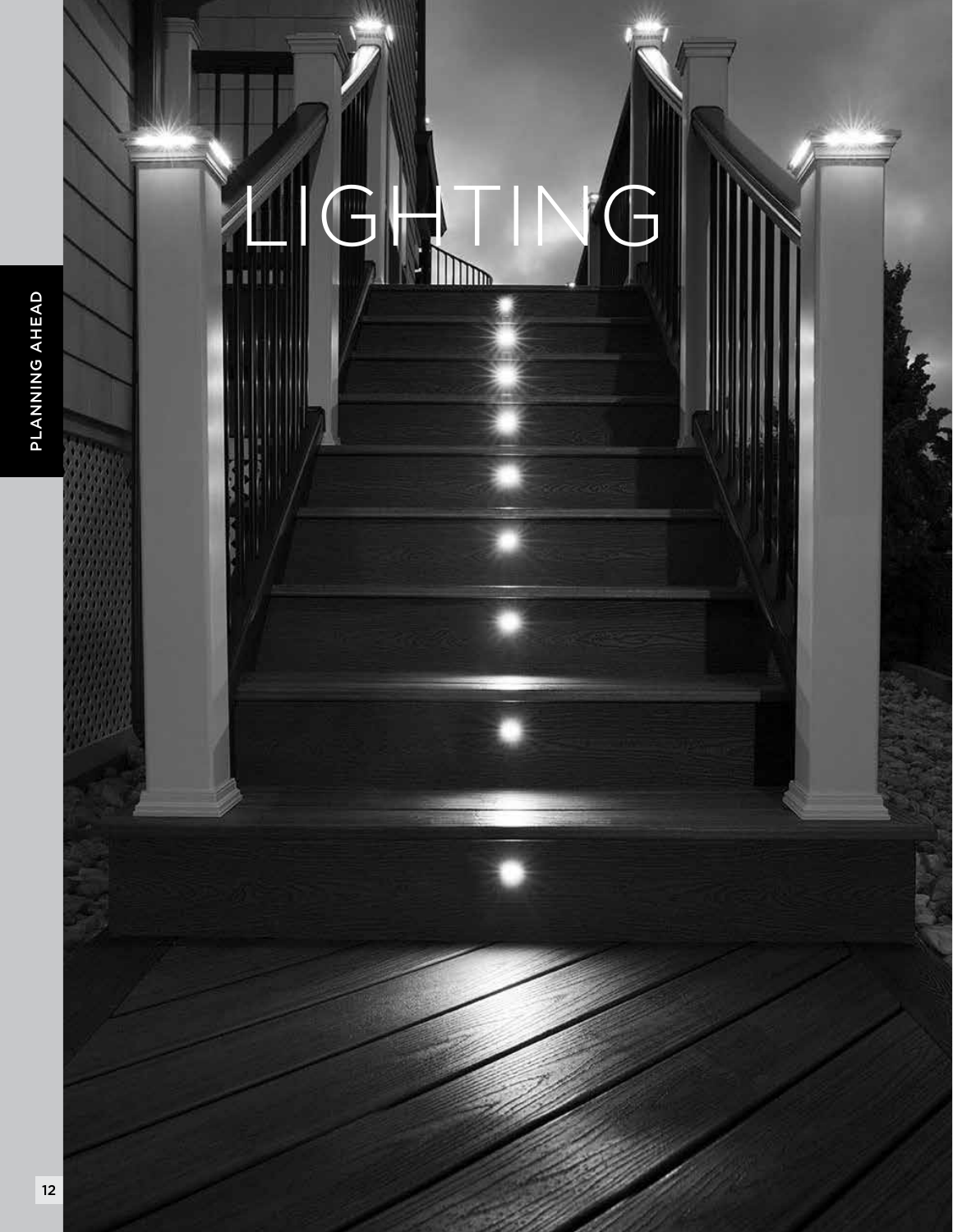## Trex® Outdoor Lighting™

#### DECK LIGHTING

#### Pyramid or Flat Post Cap Light

- » 4" x 4" LED Post Cap Light *[4.55 in x 4.55 in (115 mm x 115 mm) actual internal dimensions] Use with Trex 4 in Composite Railing Posts*
- » 5.5 ft (1.67 m) Male LightHub ® Lead

#### Aluminum Post Cap Light

- » 2.5" x 2.5" LED Aluminum Post Cap Li *[2.6 in x 2.6 in (66 mm x 66 mm) actual internal dimensions] Use with Trex 2.5 in Aluminum Railing Posts*
- » 5.5 ft (1.67 m) Male LightHub Lead

#### Deck Rail Light

- » LED Deck Rail Light *[2.75 in (69 mm) OD]*
- » 5.5 ft (1.67 m) Male LightHub Lead

#### Wedge Deck Rail Light

- » LED Wedge Deck Rail Light *[1.875 in wide x 3 in high (47 mm x 76 mm) actual dimensions] Compatible with all Trex Railing Posts*
- » 5.5 ft (1.67 m) Male LightHub Lead

#### LED Riser Lights

- » 4 LED Riser Lights
- *[1.25 in (31 mm) OD]*
- » 5.5 ft (1.67 m) Male LightHub Lead

#### Recessed Deck Lights

- » 4 LED Recessed Lights
- *[1 in (25 mm) OD]*
- » 5.5 ft (1.67 m) Male LightHub Lead

ACCESSORIES .................................

#### Transformer with Timer

- » Output Voltage: 12VDC
- » Output Power: 100W or 30W
- » Output Current: 8.3A or 2.5A
- » Photo-Activated Timer
- » 20 ft (6.09 m) LightHub Wire Extension Cable

Multi-zone Transformer Adapter

#### Motion Controller And Dimmer

- » 1 Remote
- » 1 Motion Sensor
- » 2 AAA Batteries
- » 2 Screws
- » 5 ft. Male/Male Wire Extension Cable

#### Dimmer

» Single Channel with Remote

#### 1 in (25 mm) Forstner Bit—Pack of 6

#### LightHub Accessories

- » 3-Way Splitter
- » 6-Way Splitter
- » 5 ft (1.52 m) Wire Extension Cable
- » 10 ft (3.04 m) Wire Extension Cable
- » 20 ft (6.09 m) Wire Extension Cable
- » 40 ft (12.19 m) Wire Extension Cable
- » 60 ft (18.28 m) Wire Extension Cable » Female to Female Adapter

#### PYRAMID CAPS

BKPYLEDCAP4X4C WTPYLEDCAP4X4C FPPYLEDCAP4X4C THPYLEDCAP4X4C VLPYLEDCAP4X4C GPPYLEDCAP4X4C RSPYLEDCAP4X4C

#### FLAT CAPS

BKSQLEDCAP4X4C WTSQLEDCAP4X4C FPSQLEDCAP4X4C THSQLEDCAP4X4C VLSQLEDCAP4X4C GPSQLEDCAP4X4C RSSQLEDCAP4X4C TEXTURED CHARCOAL BLACK: BKALCAPLED25 TEXTURED BRONZE: BZALCAPLED25 TEXTURED WHITE: WTALCAPLED25

TEXTURED CHARCOAL BLACK: BKLAØPLED TEXTURED BRONZE: BZLAMPLEDC TEXTURED CLASSIC WHITE: WTLAMPLEDC

TEXTURED CHARCOAL BLACK: BKALPOSTLAMPLED TEXTURED BRONZE: BZALPOSTLAMPLED TEXTURED CLASSIC WHITE: WTALPOSTLAMPLED

TEXTURED CHARCOAL BLACK: BKRISERLED4PKC TEXTURED BRONZE: BZRISERLED4PKC TEXTURED CLASSIC WHITE: WTRISERLED4PKC

8.3A, 100W: DIMMABLE 83DLTRANSFORMERCC

2.5A, 30W: 25DLTRANSFORMER

RECESSLED4PKC



DL5TFSPLIT1PK

BKDLMOTION WTDI MOTION

DLDIMMER

DI BIT<sub>6</sub>PK

DL3SPLIT6PK DL6SPLIT4PK DL5FTWR4PK DL10FTWR4PK DL20FTWR4PK DL40FTWR2PK DL60FTWR1PK DLFADAP6PK

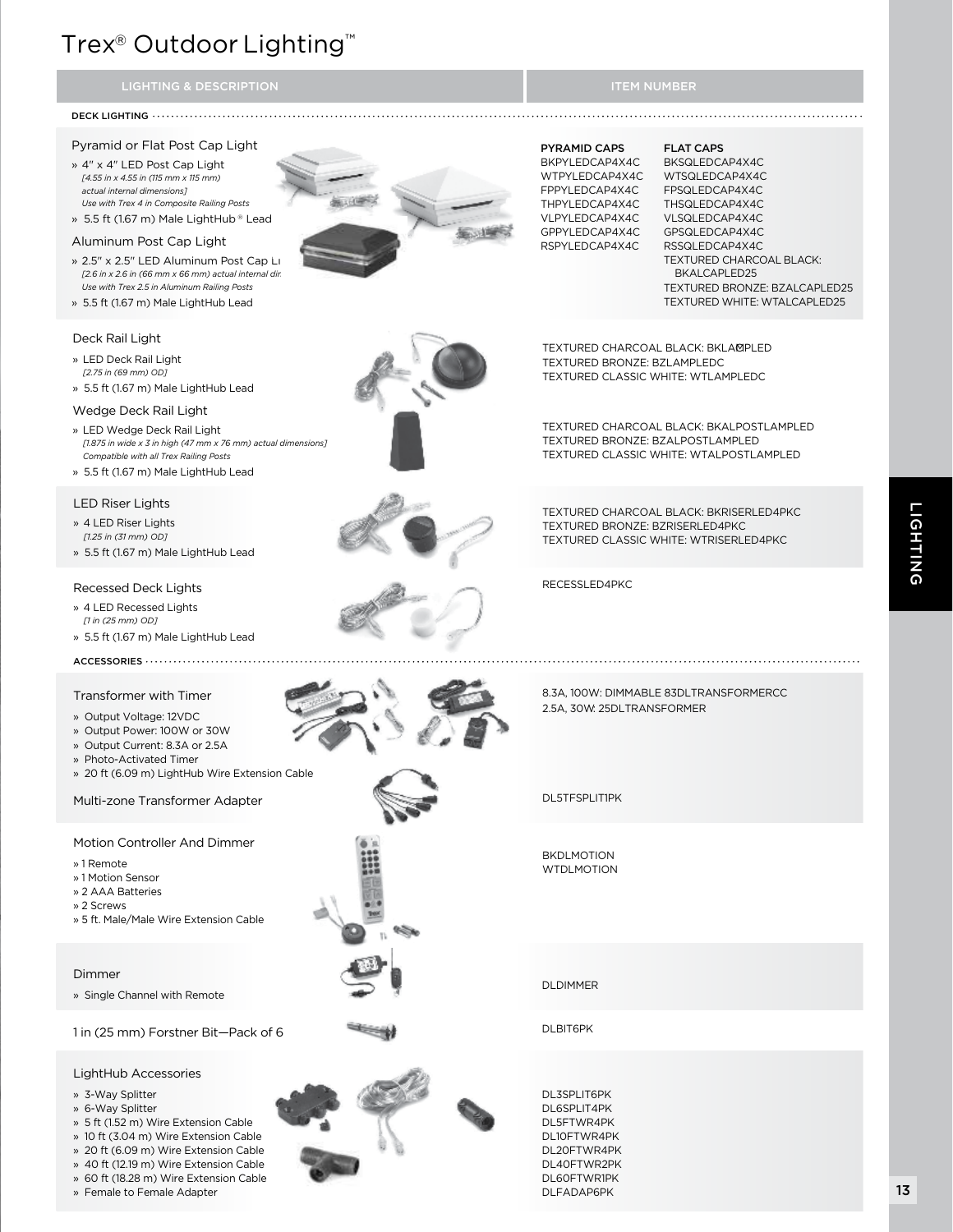## HOW TO INSTALL TREX DECKLIGHTING



» 5ft, 10ft, 20ft, 40ft, and 60ft connection/extension wires sold separately (these are male-to-male connection wires).

#### Lighting and Wiring Overview



*NOTE: All wiring and splitters are mounted to the inside of framing. Picture above is a general representation of where to place them.*

TOOLS NEEDED



#### *WARNING:*

- *» DO NOT INSTALL DECKLIGHTING IN CLOSE PROXIMITY TO POOLS OR HOT TUBS AS CHEMICALS FROM THE WATER CAN DAMAGE LIGHTING FIXTURES.*
- *» DO NOT INSTALL WIRING UNDER HEAVY WEIGHT OR LOAD AS THIS CAN DAMAGE WIRING.*

*NOTE: Avoid railing brackets and locations for deck rail lights when running wires up posts.*

B C D *before decking and railing have been installed. DO NOT NOTE: It is recommended to install wiring and splitters run wires between joists and deck boards.*

#### HELPFUL TIPS

- » Please note that Trex lighting operates on DC power. NEVER mix AC and DC fixtures on the same circuit. Doing so will result in extremely premature fixture failure and is not covered by the Trex limited warranty. You must use a Trex transformer on all Trex lighting installations.
- » Never fully drive staples when securing wire. Wire should move under staple.
- » ALWAYS protect any wire that is close to the ground with conduit or wire loom to prevent rodent damage.
- » Cap all unused female connections with caps provided or weather-resistant silicone to prevent water damage or corrosion.
- » Each dimmer operates on a separate remote.
- » It is recommended to have power source installed and turned on when installing lights to ensure all components work.
- » When installing wiring, avoid extreme angles, pressure, or tension on the wiring, as this can cause pinching of the wiring and create a lighting failure.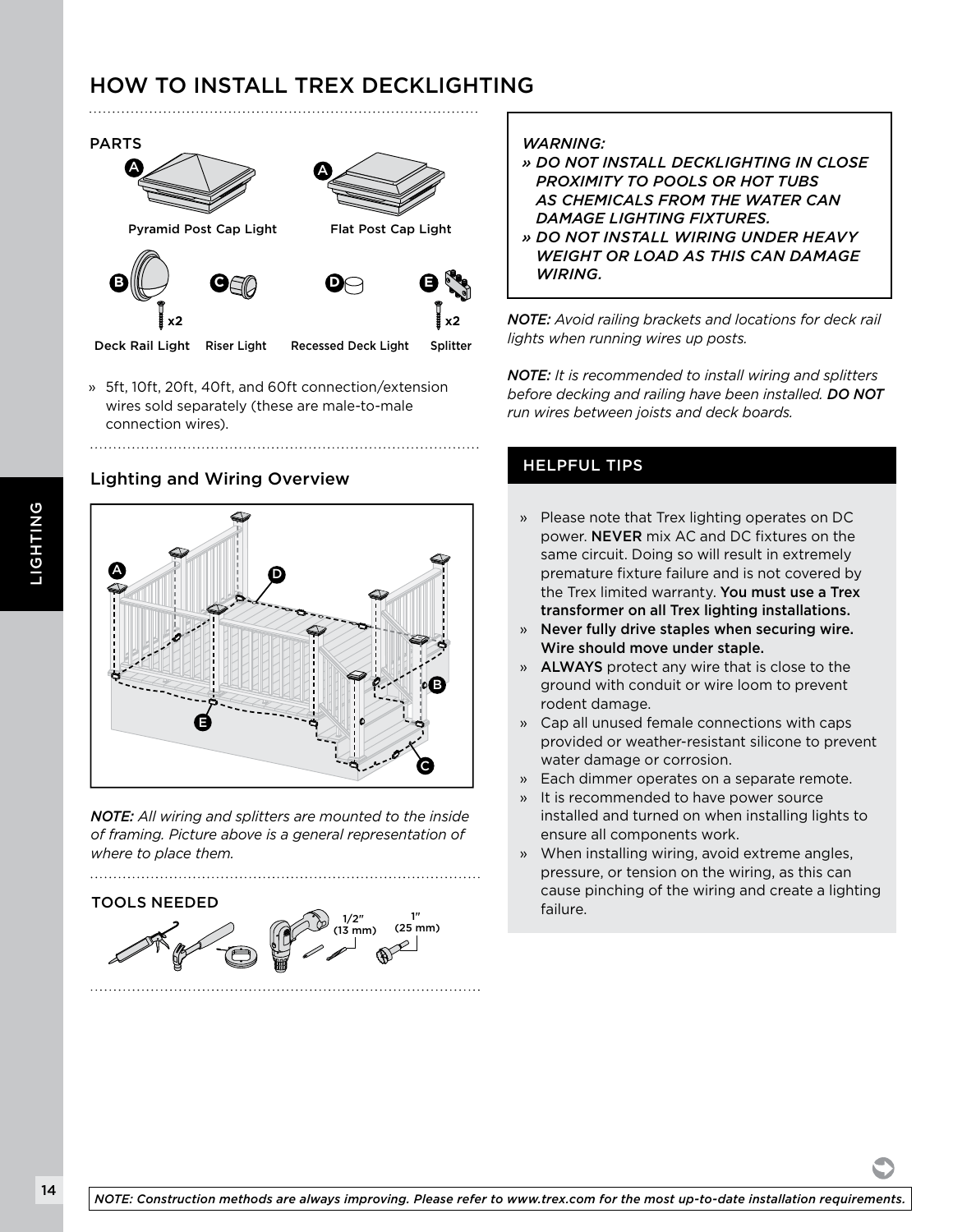## **HOW TO INSTALL TREX DECKLIGHTING/CONTINUED**

#### General Information

- » *Refer to www.trex.com for instructional videos on how to install Trex DeckLighting.*
- » USE TREX TRANSFORMER ONLY. Use of any other transformer voids warranty.

#### TRANSFORMER CAPACITY BY TYPE

| Type of<br>Light | 8.3A Transformer<br>(83 DL TRANSFORMER) | 2.5A Transformer<br>(2.5 DL TRANSFORMER) |
|------------------|-----------------------------------------|------------------------------------------|
| Riser            | 285                                     | 90                                       |
| Recessed         | 285                                     | 90                                       |
| Post Cap         | 85                                      | 22                                       |
| Deck Rail        | 285                                     | 90                                       |

Above listing is for maximum number of each individual types of lights. If mixing and matching lighting, contact Trex to determine if more than one transformer is required.

#### Planning

*NOTE: When designing your deck, plan locations of lights, power supply, timer, and dimmer. These should be accessible for service. Installing a GFCI outlet is REQUIRED to help prevent damage to lighting from electrical surges.*

- 1. The dimmer remote will work in a 30' (9 m) radius of the unit.
- 2. Dimmer should be installed in a dry location.
- 3. Timer must be installed vertically with receptacle facing downwards. Timer must be at least 1' (.305 m) from ground level when installed



as per federal safety code height regulations. Timer must be in view of the sun to use the dusk/dawn feature.

#### Installing Wiring *NOTES:*

- *» It is recommended to install wiring and splitters before decking and railing have been installed.*
- *» Use male-to-male connection wire (lengths vary) that will connect to each required splitter.* 1
- 1. Wiring must be run under decking structure and behind stringers. DO NOT run wires between deck boards and joists. Staple to frame with cable staples at least 1/4*"* (6 mm) wide.







- 2. Wiring can be run under deck and behind risers. Staple to frame with cable staples at least 1/4*"* (6 mm) wide. DO NOT crush wire insulation with staples.
- 3. Remove 5' (1.52 m) lead wire that is connected to post cap and attach wire to post with male connection at top of post (female connection would be at bottom of post and connect into splitter). Avoid running wire on side of post where railing brackets or deck rail lights will be installed. Leave approximately 6*"* (152 mm) of lead at top to make connections. Staple to frame and posts with cable staples at least 1/4*"* (6 mm) wide.

DO NOT crush wire insulation with staples.

#### Making Connections

1. Install splitters to inside of framing using hardware provided. Install at every post base where lighting is present and depending on spacing in between each riser and recessed light.







- 2. Attach male lead from lights to female connections on splitter. Also attach male-to-male connection wires in between each splitter. Continue until all wiring from lights are attached to splitters and connector wires are attached in between splitters.
- 3. Cap off all unused female connections on splitters using caps provided or weather-resistant silicone.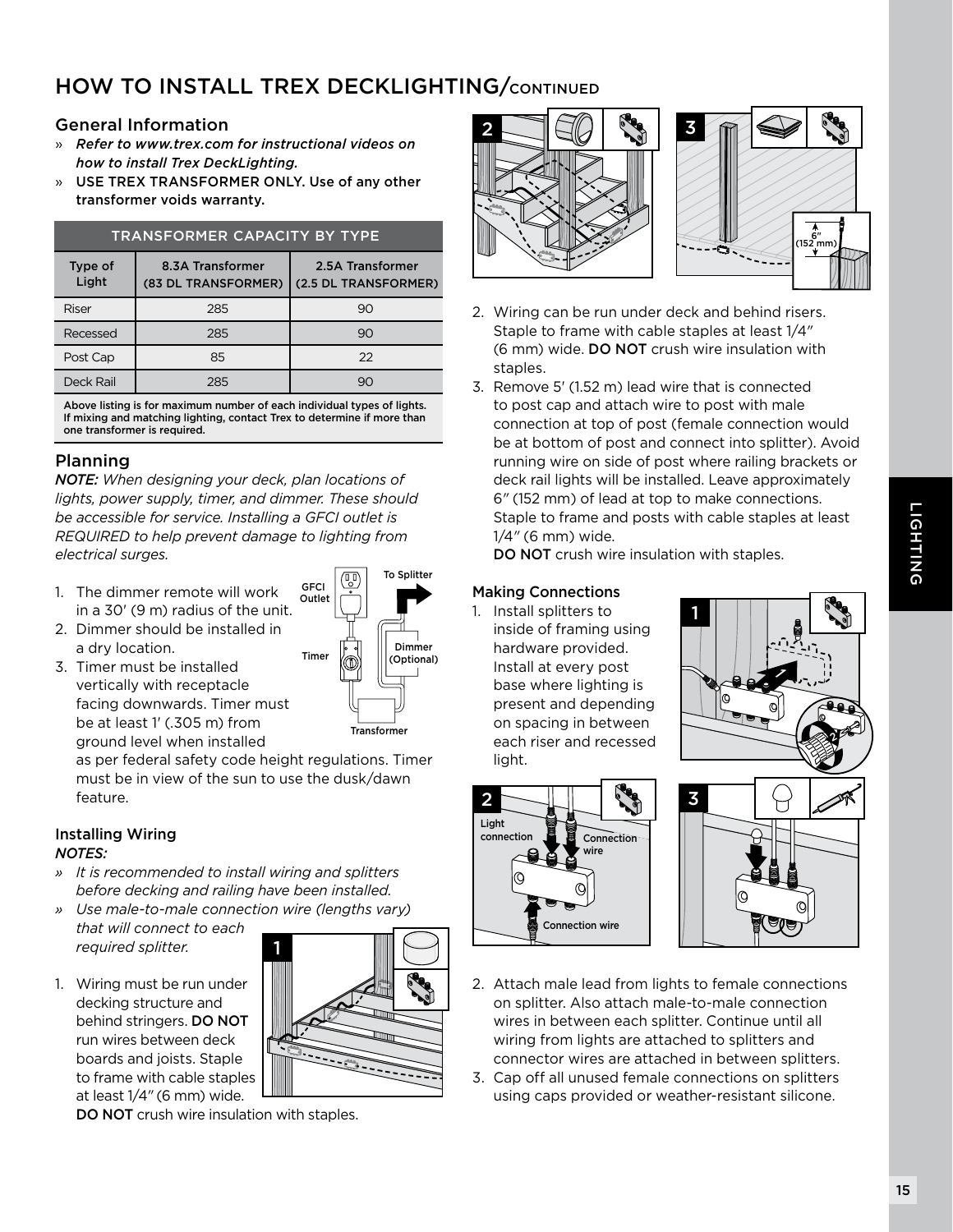## HOW TO INSTALL TREX DECKLIGHTING/CONTINUED

#### Timer Operation Instructions

- 1. Select the mode of operation:
	- » Dusk to Dawn
	- » 2–8 hours
	- » Always "ON"
	- » "OFF"

Program repeats daily. When power is flowing to lights, green light above POWER is on.

#### Installing Post Cap Lights

*NOTE: Install post cap lights after the railing system, post sleeve skirt, and post sleeve have been installed.*





- 1. Connect male lead from wiring to female connector from cap. Also attach male-to-male connection wires in between each splitter. Continue until all wiring from lights is attached to splitters and connector wires are attached in between splitters. *(See Making Connections section for details.)*
- 2. After verifying wiring is correct by turning lights on, attach cap to top of post with silicone caulk.

#### Installing Deck Rail Lights

*NOTE: Instructions shown below are for new deck installation and are shown BEFORE railing system has been installed.*

1. Place post sleeve over pressure-treated post and mark desired height, centered on post sleeve for deck rail light location.



*NOTE: If deck boards are not installed yet, place a deck board on framing to ensure post sleeve is at correct height.*





- 2. Drill a 1" (25 mm) hole through post sleeve. Drill deep enough to mark location on pressure-treated post.
- 3. Remove the post sleeve from the post.



- 4. Drill out existing hole on pressure-treated post 3/4" (19 mm) deep. Drill two additional holes vertically below main hole—this will allow space for wiring after post sleeve is attached.
- 5. Leave enough slack at top of lead wire and attach lead wire to post using staples. Attach lead wire to splitter under decking.

TIP: To hold lead wire in place at drilled-out location, use painters tape.





- 6. Slide post sleeve back over post. If using a post sleeve skirt, make sure to install the skirt first. Connect plug on deck rail light to lead wire and tuck wiring into previously drilled-out pockets on post.
- 7. Align holes for screws horizontally and attach fixture base to post with provided screws.

LIGHTING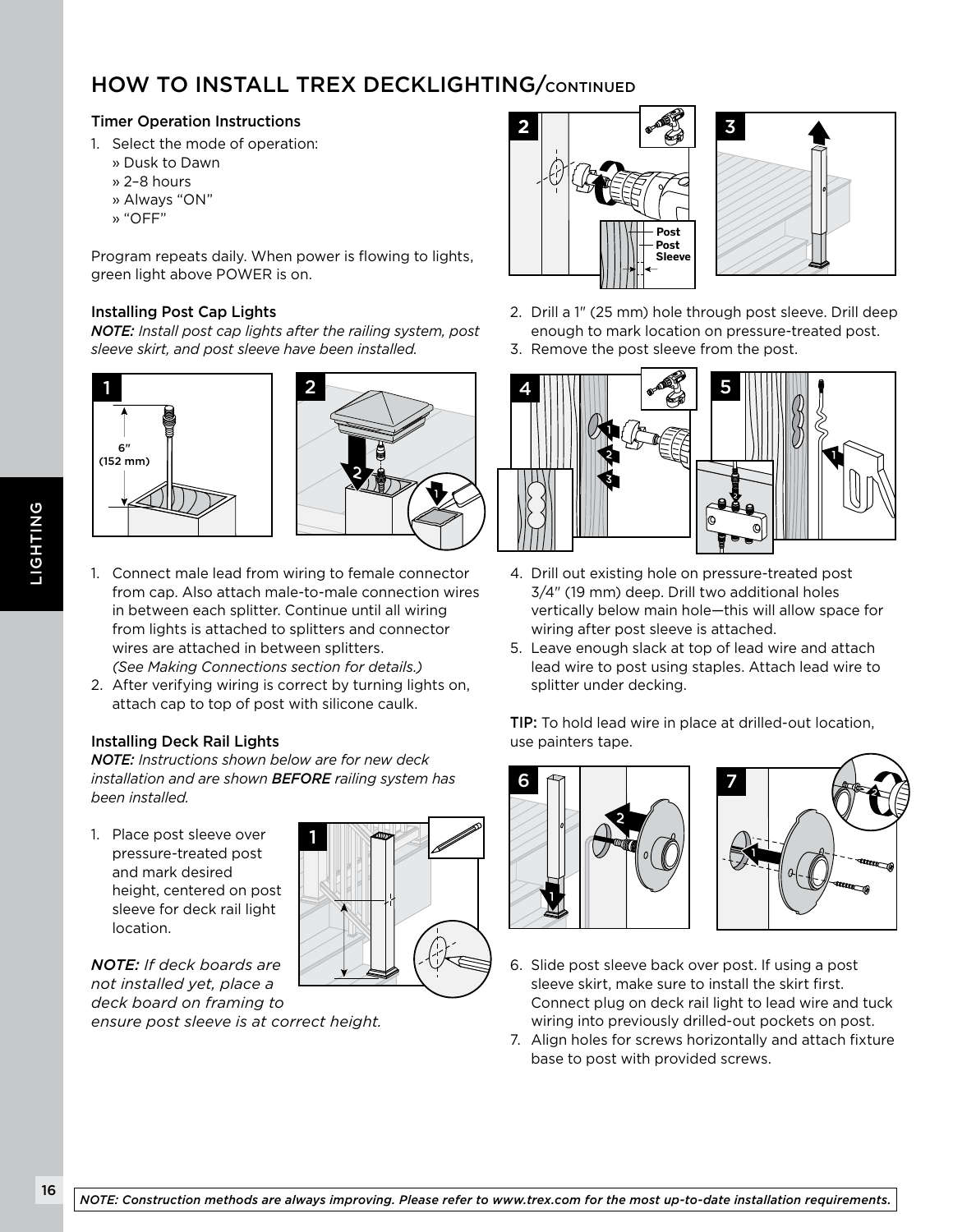## **HOW TO INSTALL TREX DECKLIGHTING/CONTINUED**

8. Line up polycarbonate lens with fixture housing. Twist onto fixture base. Continue until all wiring from lights is attached to splitters and connector wires are attached in between splitters. *(See Making Connections section for details.)*



*NOTE: If railing has already been installed, lead wires will need to be fished through the post sleeve to reach the desired location for the deck rail light. In some cases, if the provided lead wire does not fit (due to connector size), the wire connectors can be cut off and wire nuts can be used. Test lights with the power on. If lights that are wired with this method do not function, then switch the connector wires.*

#### Installing Riser Lights

*NOTE: Install riser lights after stairs and risers have been installed.*

1. Mark locations for each light, generally 4*"* (102 mm) above tread. Consult local codes for lighting requirements.







- 2. Drill a 1*"* (25 mm) diameter hole at least 1*"* (25 mm) deep into riser. If riser material is thicker than 1*"* (25 mm), use a 1/2*"* (13 mm) drill bit to create a passage for wires.
- 3. Thread wires through hole. Press light into hole, ensuring lens is horizontal. Make connections behind stairs from male lead wire from recessed light into female connection on splitter. Also attach maleto-male connection wires in between each splitter.

Continue until all wiring from lights is attached to splitters and connector wires are attached in between splitters. *(See Making Connections section for details.)*

*NOTE: DO NOT install riser light or deck rail light into top or bottom rails or balusters.*

#### Installing Recessed Deck Lights

*NOTE: Install recessed deck lights after installing decking.*

1. Mark locations for lights in deck boards.

*NOTE: If possible, avoid locations over joists as holes will be more difficult to create.*

2. Drill a 1" (25 mm) diameter hole 3/4" (19 mm) deep into deck board. Hole cannot go all the way through deckboard or light will fall through. Make sure drill bit is perpendicular to board. Drill a 1/2" (13 mm)





diameter hole in base of the first hole through deck board.

3. Thread wires through hole. DO NOT pull LED into hole by pulling on wires. This may damage wires or LED. Press light into hole until flush with surface. Make connections under deck from male lead wire from riser light into



female connection on splitter. Also attach maleto-male connection wires in between each splitter. Continue until all wiring from lights is attached to splitters and connector wires are attached in between splitters. *(See Making Connections section for details.)*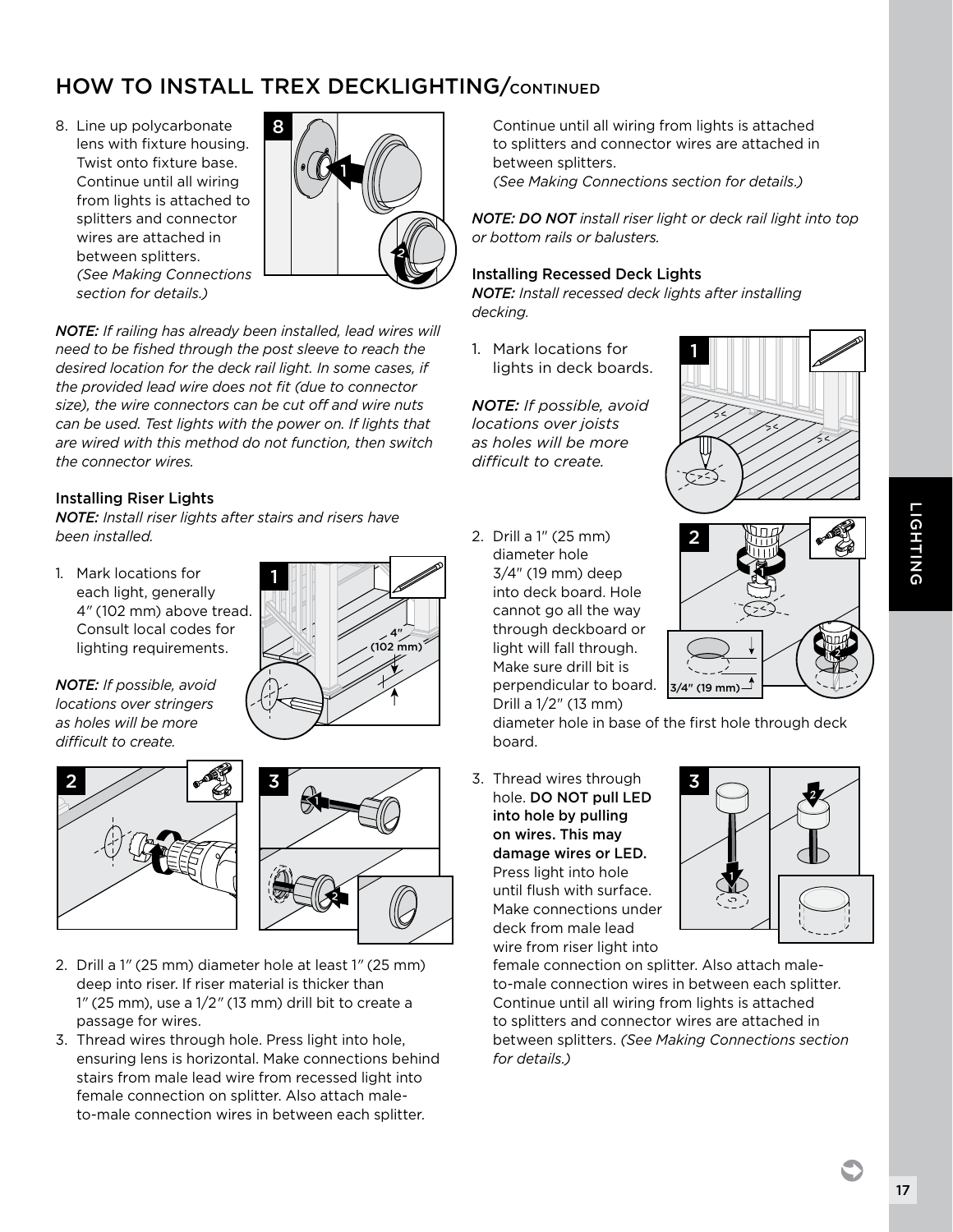## HOW TO PROGRAM DIMMER REMOTE



- A. ALWAYS keep antenna fully extended for maximum range.
- B. Up/Down arrows gradually dim or brighten lighting.
- C. On/Off button cycles lights ON/OFF.
- D. Mode button cycles through 3 preset dimming levels: High, Medium, Low, and Off.

*NOTE: First, make sure the red light is illuminated on the remote. If there is no red light and the product is new, contact 1-800 BUY-TREX for a replacement. If the product is not new, the A27 battery is replaceable.*



3. Press and hold both the up and down arrow on the dimmer remote simultaneously.



- 4. With the dimmer arrow buttons held down, plug the transformer back in. The lights should blink once to confirm programming.
- 5. Release the up and down arrows on the remote and test remote to confirm proper operation.
- 1. Install dimmer per instructions and make sure lights are ON and working properly.
- 2. Unplug the transformer to turn lights OFF.



## HOW TO INSTALL TREX®SIGNATURE™ CAP LIGHT (CAN ONLY BE USED ON TREX® SIGNATURE™ POSTS)

#### PARTS



Post Cap Light (includes 5ft male-to-male wire)

» 5ft, 10ft, 20ft, 40ft, and 60ft connection/extension wires sold separately (these are male-to-male connection wires).

TOOLS NEEDED

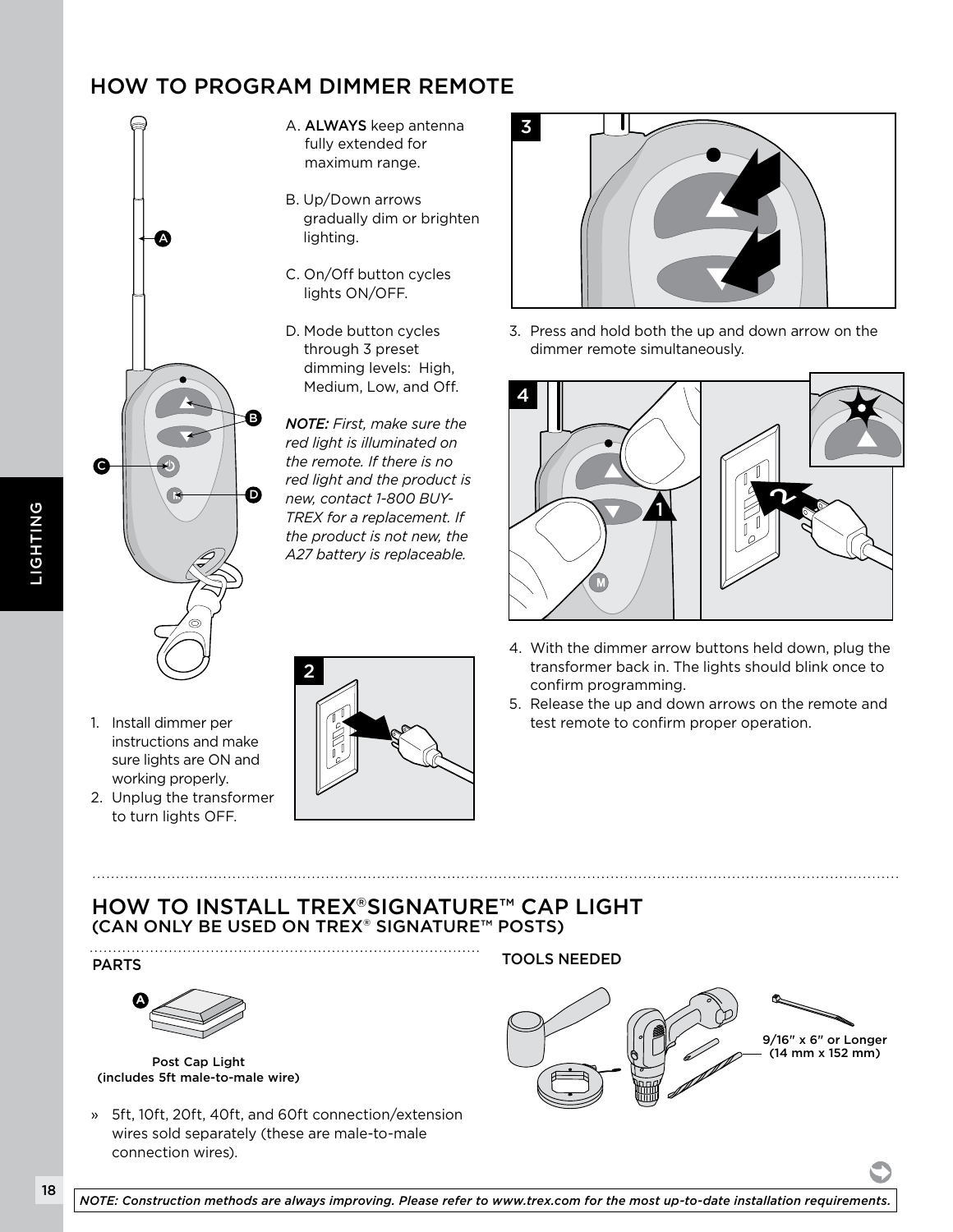### **HOW TO INSTALL TREX®SIGNATURE™ CAP LIGHT/CONTINUED** (CAN ONLY BE USED ON TREX® SIGNATURE™ POSTS)

#### HELPFUL TIPS

- » Leave slack in wire to make fixture terminations.
- » Post lamps work well at changes in levels of a deck—at the top or the bottom of the stairs, or in conjunction with post cap lights.
- » Splitters should be used at each post that has lights and depending on spacing in between each riser and recessed light.
- » Cap all unused female connections with caps provided or weather-resistant silicone to prevent water damage or corrosion.
- » The splitter is cross-linked so there is no specified plug for lights versus lead wires.
- » Leads attached to each light are approx. 5.5' (1.67 m) in length and have male terminals to plug into splitter.
- » Use a separate dimmer control for each light type for maximum control.
- » It is recommended to have power source on when installing lights to ensure all components work.

#### Installing Post Cap Lights

*NOTE: Instructions shown below are for new deck installation and are shown BEFORE railing system has been installed.*





- 1. Before attaching post to deck, locate placement of post and mark desired bolt locations.
- 2. Using a straight edge, mark an "X" between the four bolt locations.



- 3. Using a 9/16*"* (14 mm) x 6*"* (152 mm [or longer]) drill bit, drill a diagonal hole through the decking and blocking. Ensure that the angle will allow wire to not be pinched by support plate under blocking (if using Trex ALPOSTHWDECK mounting kit). *(See Making Connections section for details.)*
- 4. Turn post upside down and fish 5*'* male-to-male wire *(provided)* through hole in baseplate.





- 5. Connect the female connector on the post cap light to this wire and, using a rubber mallet, gently tap the cap onto top of post until it is secure.
- 6. Turn post over and carefully fish wire through hole created in Step 3 to underside of the deck. Ensure exit point of wire under blocking will not be pinched by ALPOSTHWDECK plate.
- 7. Mount post per instructions.



*NOTE: If connecting a Trex Wedge Deck Rail Light as well, a 3-way adapter and extra 5' male-to-male wire (not provided) can be used inside the post so that only one wire must be run through the hole in the base of the post (and post blocking). This is optional.*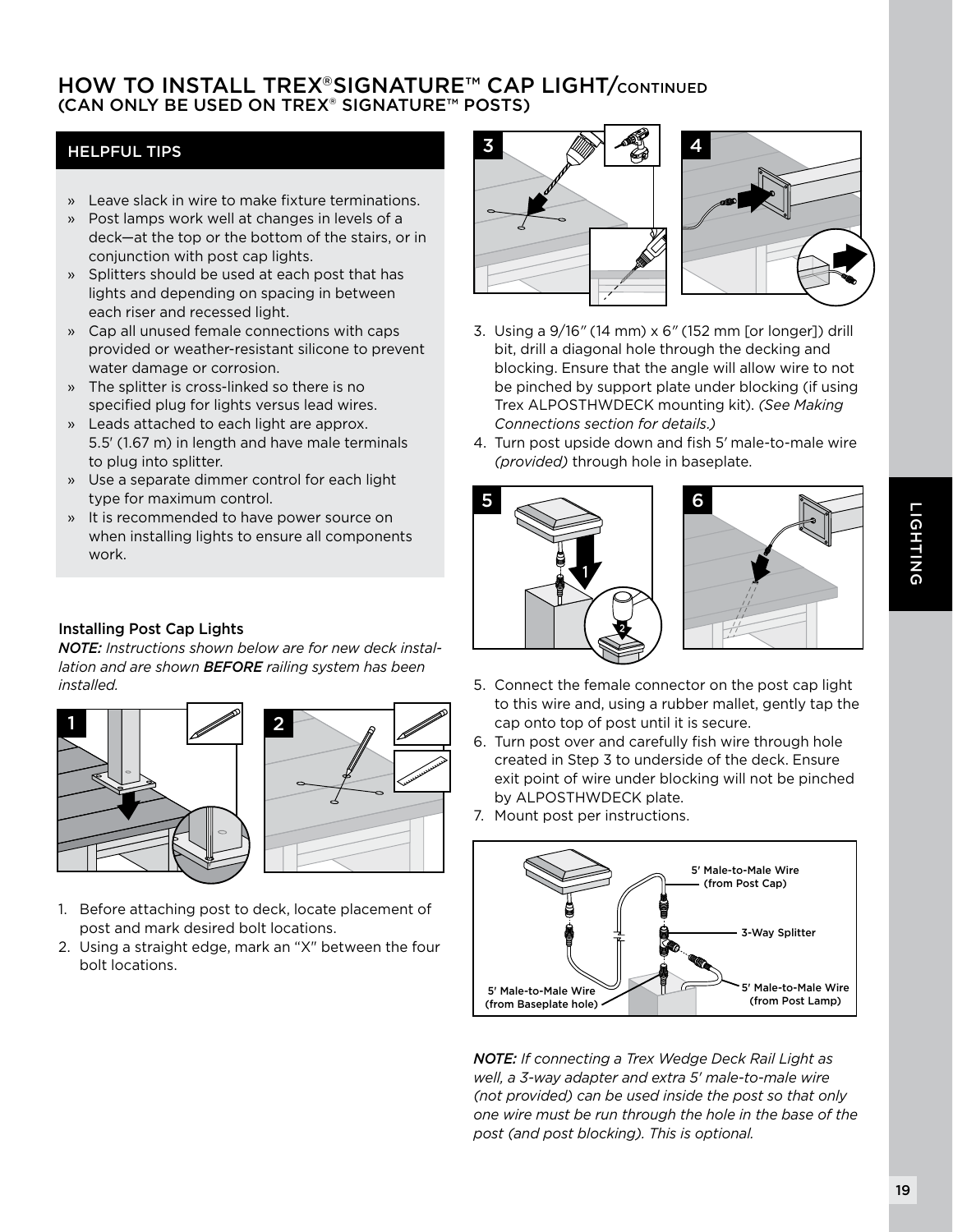#### HOW TO INSTALL TREX WEDGE DECK RAIL LIGHT (CAN ONLY BE USED ON TREX® SIGNATURE™ POSTS)



Wedge Deck Rail Light (includes 5ft male-to-male wire)

» 5ft, 10ft, 20ft, 40ft, and 60ft connection/extension wires sold separately (these are male-to-male connection wires).

#### TOOLS NEEDED



## HELPFUL TIPS

- » Leave slack in wire to make fixture terminations.
- » Deck rail lights work well at changes in levels of a deck—at the top or the bottom of the stairs, or in conjunction with post cap lights.
- » Splitters should be used at each post that has lights and depending on spacing in between each riser and recessed light.
- » Cap all unused female connections with caps provided or weather-resistant silicone to prevent water damage or corrosion.
- » The splitter is cross-linked so there is no specified plug for lights versus lead wires.
- » Leads attached to each light are approx. 5.5' (1.67 m) in length and have male terminals to plug into splitter.
- » Use a separate dimmer control for each light type for maximum control.
- » It is recommended to have power source on when installing lights to ensure all components work.

#### Installing Post Lamps

*NOTE: Instructions shown below are for new deck installation and are shown BEFORE railing system has been installed.*





- 1. Before attaching post to deck, locate placement of post and mark desired bolt locations.
- 2. Using a straight edge, mark an "X" between the four bolt locations.



- 3. Using a 9/16" (14 mm) x 6" (152 mm [or longer]) drill bit, drill a diagonal hole through the decking and blocking. Ensure that the angle will allow wire to not be pinched by support plate under blocking (if using Trex ALPOSTHWDECK mounting kit).
- 4. Locate placement of post lamp. Mark entry point of the wire.
- 5. Drill 9/16" (14 mm) hole where wire will enter post.

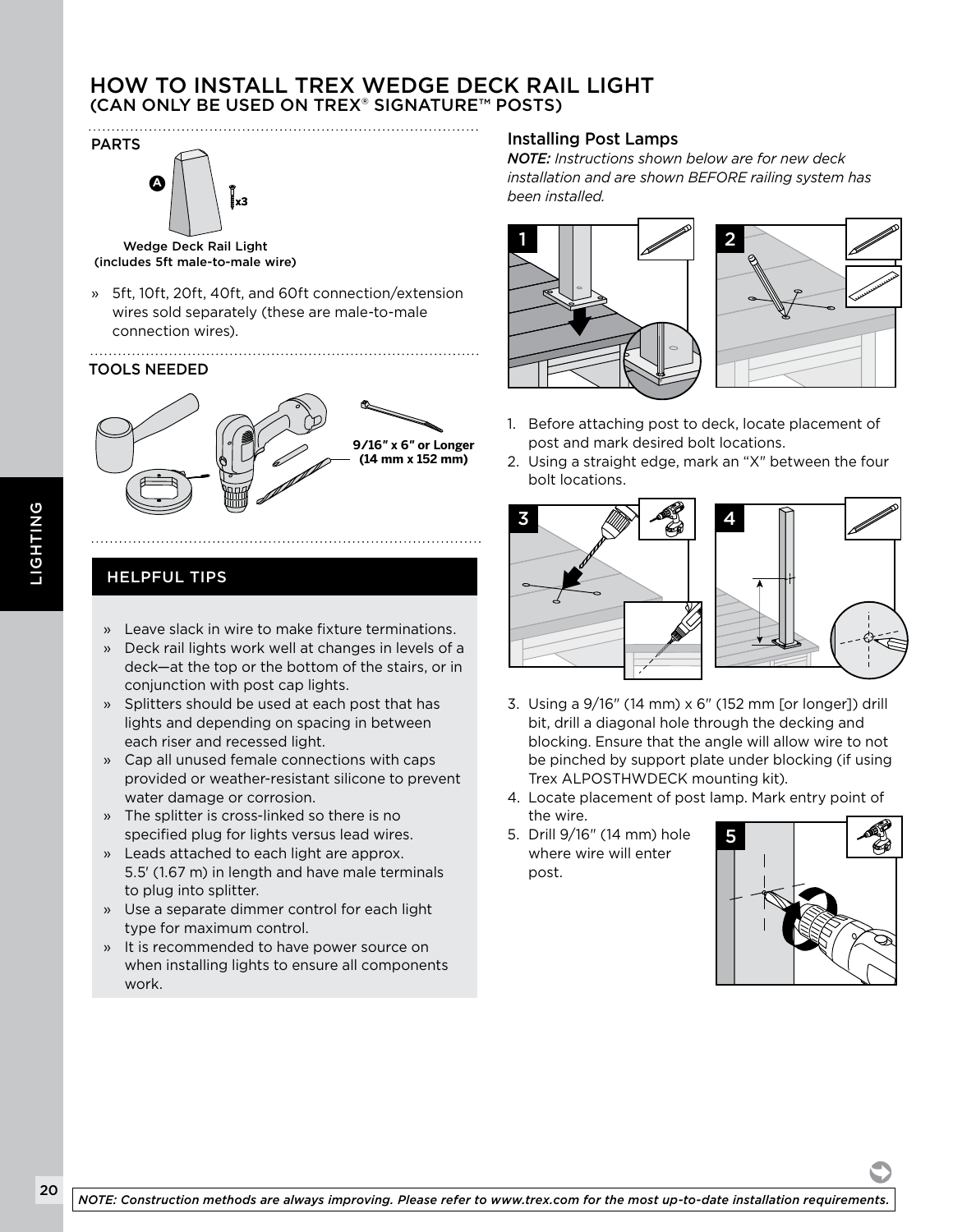### HOW TO INSTALL TREX WEDGE DECK RAIL LIGHT (CAN ONLY BE USED ON TREX® SIGNATURE™ POSTS)



- 6. Turn post upside down and fish 5*'* male-to-male wire *(provided)* through hole in baseplate.
- 7a. If connecting a Wedge Deck Rail Light only, pull wire through hole.

TIP: Insert a zip-tie loop (or small grabber tool) through 9/16*"* (14 mm) hole. Fish wire through loop in zip-tie. Pull wire through hole with zip-tie.

7b. If connecting a Trex<sup>®</sup> Signature™ post cap light as well, and using the 3-way splitter *(see note after Step 12),* simply run one wire through the hole created in Step 5 to the top of the post.







- 8. Connect male connector to female connector on light housing.
- 9. Place light and attach backing plate to post with three screws *(provided).*





- 10. Slide light cover down over backing plate, adjusting mounting screws as necessary to achieve a tight fit.
- 11. Turn post over and carefully fish wire through hole created in Step 3 to underside of the deck. Ensure exit point of wire under blocking will not be pinched by ALPOSTHWDECK plate.
- 12. Mount post per instructions.



*NOTE: If connecting a Trex® Signature™ post cap light as well, a 3-way adapter and extra 5' male-to-male wire (not provided) can be used inside the post so that only one wire must be run through the hole in the base of the post (and post blocking). This is optional.*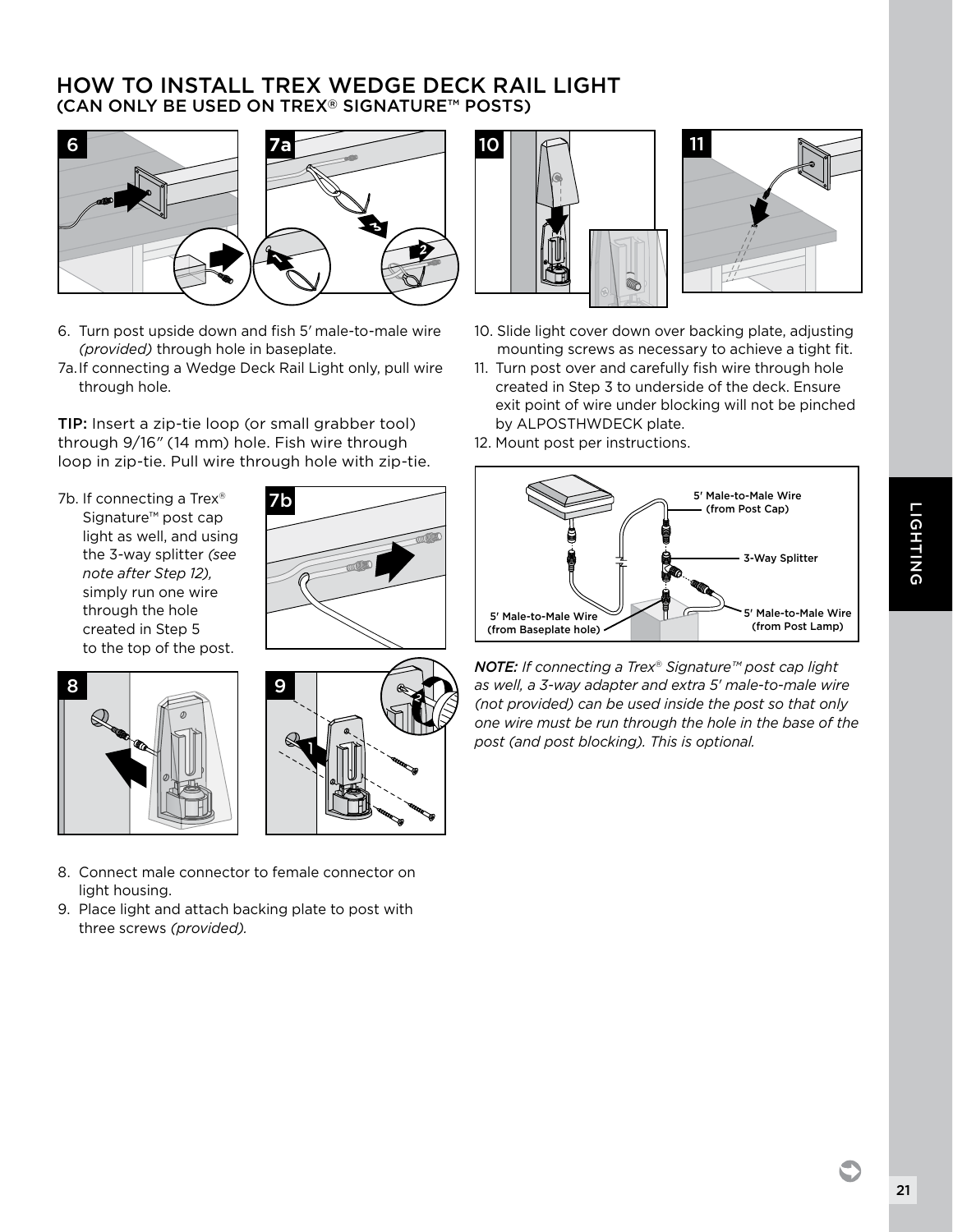## HOW TO INSTALL TREX® PHOTOCELL MOTION CONTROLLER



#### TOOLS NEEDED



#### TREX PHOTOCELL MOTION CONTROLLER **OVERVIEW**





#### TREX PHOTOCELL MOTION CONTROLLER SENSOR INSTALLATION LOCATION

Install the Motion Controller in a location that is exposed to some ambient sunlight. If you plan to use the motion sensor capabilities of this unit, place it in a location that allows the center of the unit to face the location of the motion. For example, the door leading onto the deck, or at the bottom or top of stairs are common locations. However, the most important consideration of Motion Controller location is how you will install it into your lighting circuit. See illustrations on next page for some basic examples.

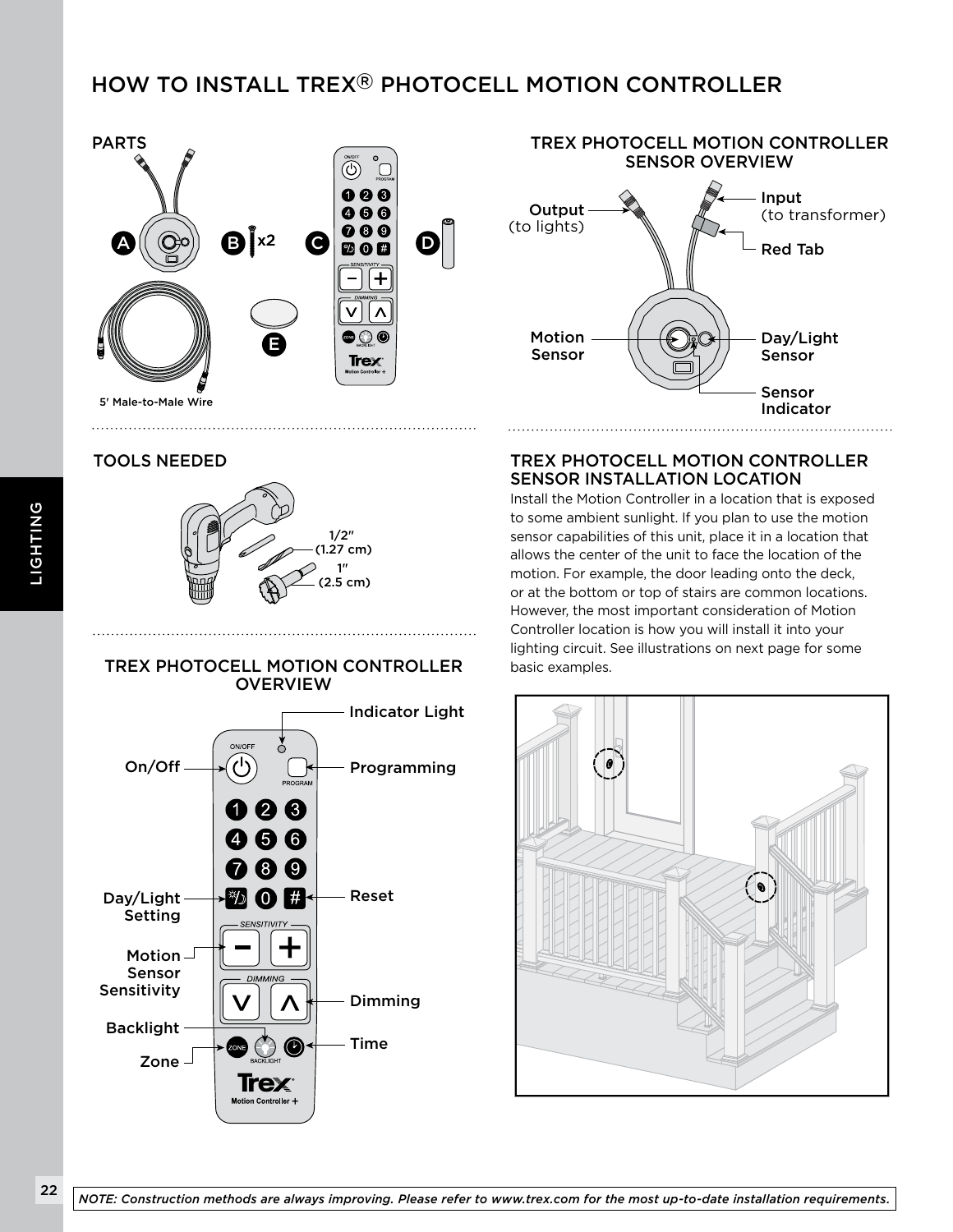## HOW TO INSTALL TREX® PHOTOCELL MOTION CONTROLLER/CONTINUED

#### Making A Post Pocket





Aluminum Post Install



One Sensor Install

Post



Note: Make sure the sensor is installed after the transformer, but before the first light. Any lights that are installed before the sensor will not be controlled.

#### Two Sensor Install



To install two sensors, place a motion sensor at each end of the circuit, making sure you connect the wire with the red tab to the transformer side of each circuit.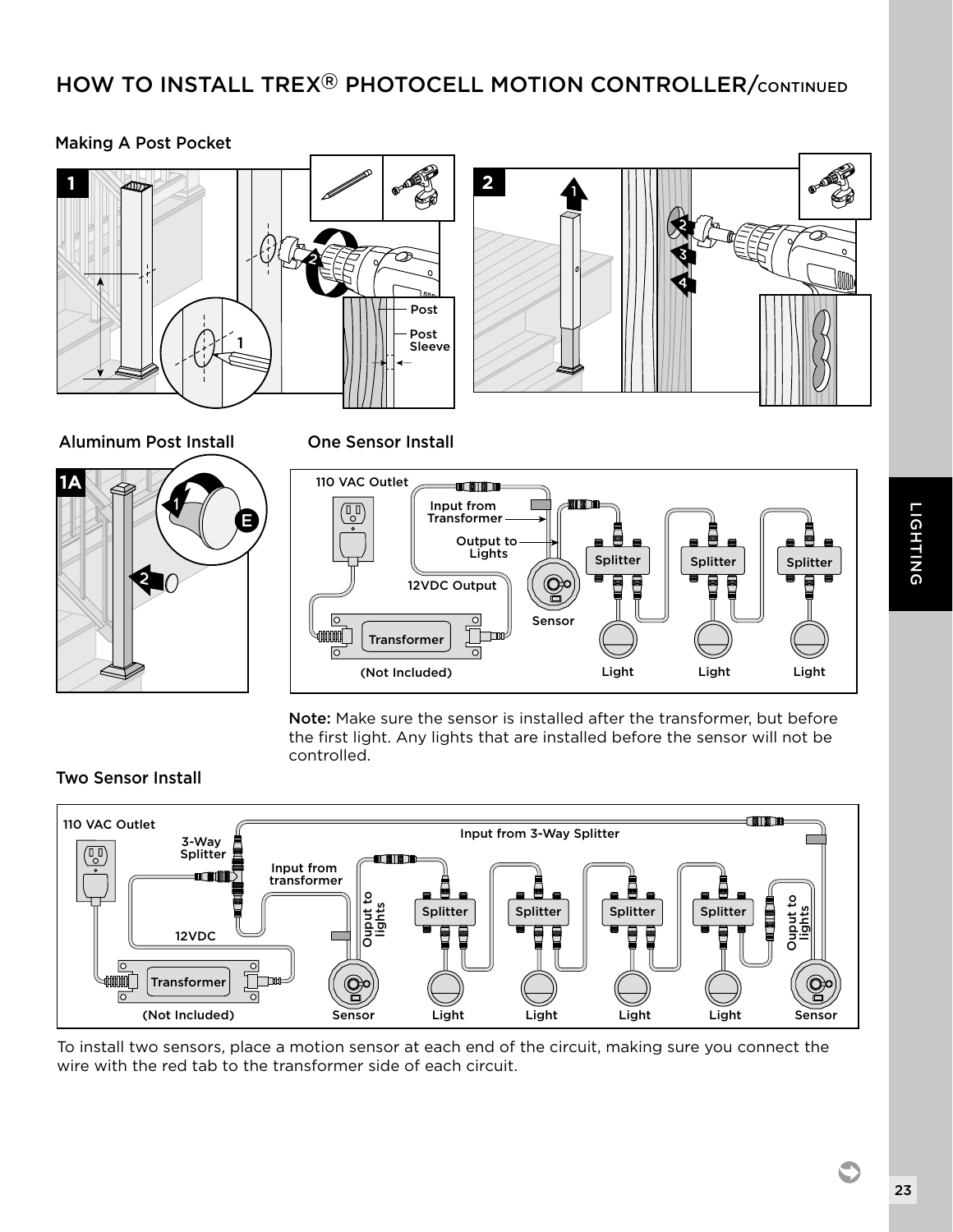## HOW TO INSTALL TREX® PHOTOCELL MOTION CONTROLLER/CONTINUED

To install multiple circuits, use the 5-Way Transformer Splitter and (1) additional 20' Transformer wire (available on shoptrex.com) for each circuit you're setting up. Then simply follow the instructions for the one-sensor installation above.

#### Multiple Zone Install

To run multiple zones, you simply create multiple onesensor circuits. For example, we recommend running your recessed lights on one dimmer circuit and your post lamps, post lights and riser lights on another. Once installed, you can program each sensor for the appropriate motion sensitivity and light output for that circuit. Ensure that all sensors are on the same time setting if you want all of the lights to come on/go off at the same time.

#### ADJUSTMENTS

#### Motion Sensor

The motion sensor is set to maximum range at the factory. If you want to prevent the motion sensor from controlling the lights, adjust it to the lowest setting.

**PROGRAM** 

#### Step 1

Install and mount controller per previous instructions. Plug in lights.

#### Step 2

Press and hold Program button on the remote for

4 seconds. The blue light on the motion controller will light up solid.

#### Step 3

Use the  $+/-$  buttons to adjust the sensitivity of the motion sensor. There are 9 steps between maximum range and minimum range. The indicator light will blink twice when either limit is reached. The lowest limit will deactivate the motion sensor.

*TIP: The motion controller senses heat. Therefore,* x1 *ambient temperatures can affect sensitivity. The cooler the ambient temperature the greater the detection range. Max Setting = 25 feet at 72˚F.*

#### Step 4

Press Program button once to save. Press Program button again to exit programming mode.

*Tip: The motion sensor will not activate the lights if the photocell senses daylight.*

#### Photocell Sensor

Adjustment of the photocell is usually not necessary. (It is factory pre-set to 3.) However, if you place the receiver in an area that gets very little ambient light, you might need to turn the sensitivity up for it to function properly. Alternatively, if you want to use the receiver as a motion controller-activated device only, you may set the photocell sensitivity to 0. In that setting, the only time your lights will illuminate is when the motion sensor is activated.

#### Step 1

Install and mount controller per instructions above. Plug in lights.

#### Step 2

Press and hold Program button on the remote for 4 seconds. The blue light on the receiver will light up solid.



#### Step 3

Press the Day/Light button on the remote. The receiver will blink once. Enter a number on the keypad 0-9.



1 = Complete darkness required to activate photocell.

- 9 = Photocell operates in full sunlight.
- 0 = Photocell will no longer control lighting system.

#### Step 4

Press Program button once to save. Press Program button again to exit programming mode.